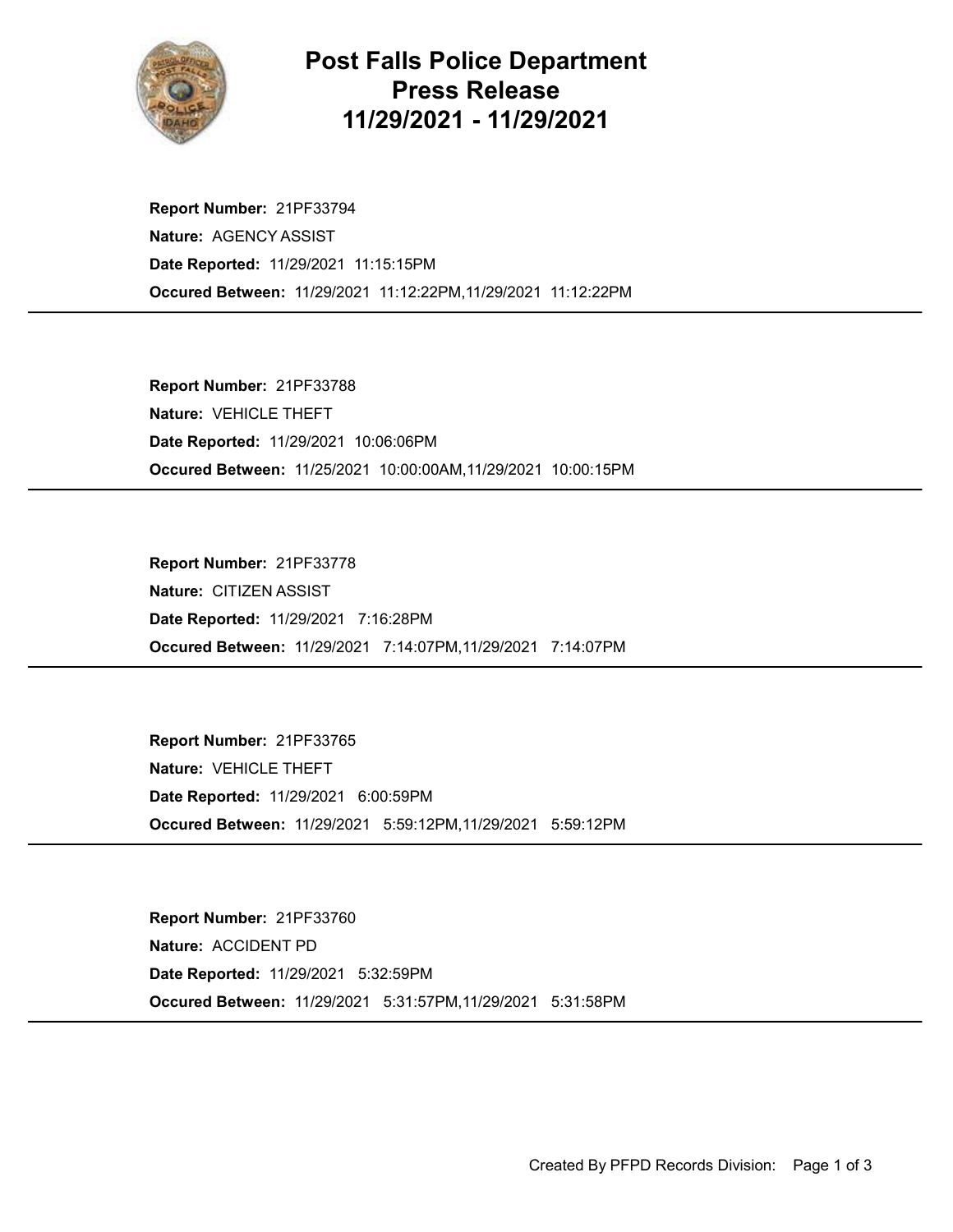Occured Between: 11/29/2021 5:00:56PM,11/29/2021 5:00:56PM Report Number: 21PF33756 Nature: FRAUD Date Reported: 11/29/2021 5:02:26PM

Occured Between: 11/29/2021 3:09:28PM,11/29/2021 3:09:28PM Report Number: 21PF33741 Nature: THEFT Date Reported: 11/29/2021 3:11:11PM

Occured Between: 11/29/2021 2:01:30PM,11/29/2021 2:01:30PM Report Number: 21PF33730 Nature: TRAFFIC OFFENSE Date Reported: 11/29/2021 2:02:33PM

Occured Between: 11/29/2021 11:49:23AM,11/29/2021 11:49:23AM Report Number: 21PF33722 Nature: ANIMAL NOISE Date Reported: 11/29/2021 11:50:22AM

Occured Between: 11/24/2021 10:00:00AM,11/29/2021 10:45:00AM Report Number: 21PF33718 Nature: MAL INJURY Date Reported: 11/29/2021 10:50:12AM

Occured Between: 11/29/2021 8:36:07AM,11/29/2021 8:36:08AM Report Number: 21PF33706 Nature: PROTECTIVE CUST Date Reported: 11/29/2021 8:37:56AM